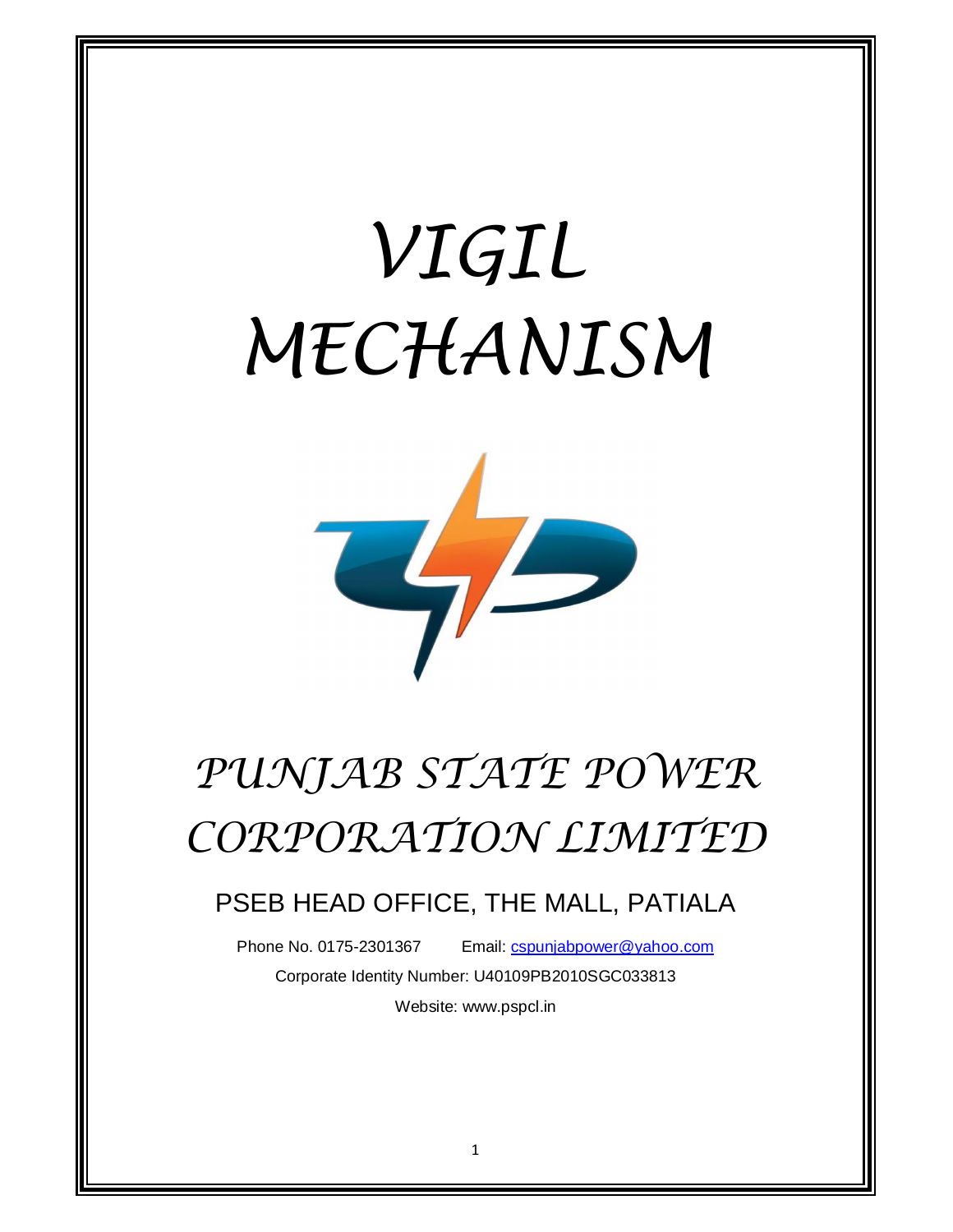#### **Introduction:**

Good governance is an integral part of the existence of a company. It inspires and strengthens public confidence by ensuring the company's commitment to higher goals, customer satisfaction and profits. This objective is achieved by adopting transparent procedures and practices, having in place effective machinery to address the concerns of all stakeholders, keeping shareholders informed about developments in the company and ensuring effective control over the affairs of the company.

**Punjab State Power Corporation Limited (PSPCL)** is committed to the highest possible standards of openness, probity, and accountability. In line with that commitment we expect directors and employees that we deal with, to come forward and voice genuine concerns.

Keeping this in mind and to facilitate this process, the Company has formulated a Vigil Mechanism Framework to enable directors and employees to report genuine concerns.

The Vigil Mechanism Framework is a structured process, which encourages and facilitates directors and employees to report without fear, any wrongdoings or any unethical or improper practice which may adversely impact the image, credibility and/or the financials of the company, through an appropriate forum. The objective is to maintain a redressal system which can process all complaints concerning questionable accounting practices, internal accounting controls, or fraudulent reporting of financial information and anti-social conduct.

In other words, if directors and/or employees observe any wrongdoing that may adversely affect the company's image or financials they should assist in rectifying it by reporting it to the management for appropriate action.

Section 177 (9) of the Companies Act, 2013 read with Companies (Meeting of Board and its Powers) Rules 2014 mandates the following classes of companies to constitute a vigil mechanism

- $\triangleright$  Every listed company;
- $\triangleright$  Every other company which accepts deposits from the public;

 $\triangleright$  Every company which has borrowed money from banks and public financial institutions in excess of Rs. 50 crores.

#### **Definitions**

The definitions of some of the key terms used in this Policy are given below. Capitalised terms not defined herein shall have the meaning assigned to them under the Code.

- a. **"Associates"** means and includes vendors, suppliers and others with whom the Company has any financial or commercial dealings.
- b. **"Audit Committee"** means the Audit Committee of Directors constituted by the Board of Directors of the Company in accordance with Section 177 of the Companies Act, 2013.
- c. **"Employee"** means every employee of the Company (whether working in India or abroad), including the directors in the employment of the Company.
- d. **"Code"** means the PSPCL Code of Conduct.
- e. **"Company"** means PSPCL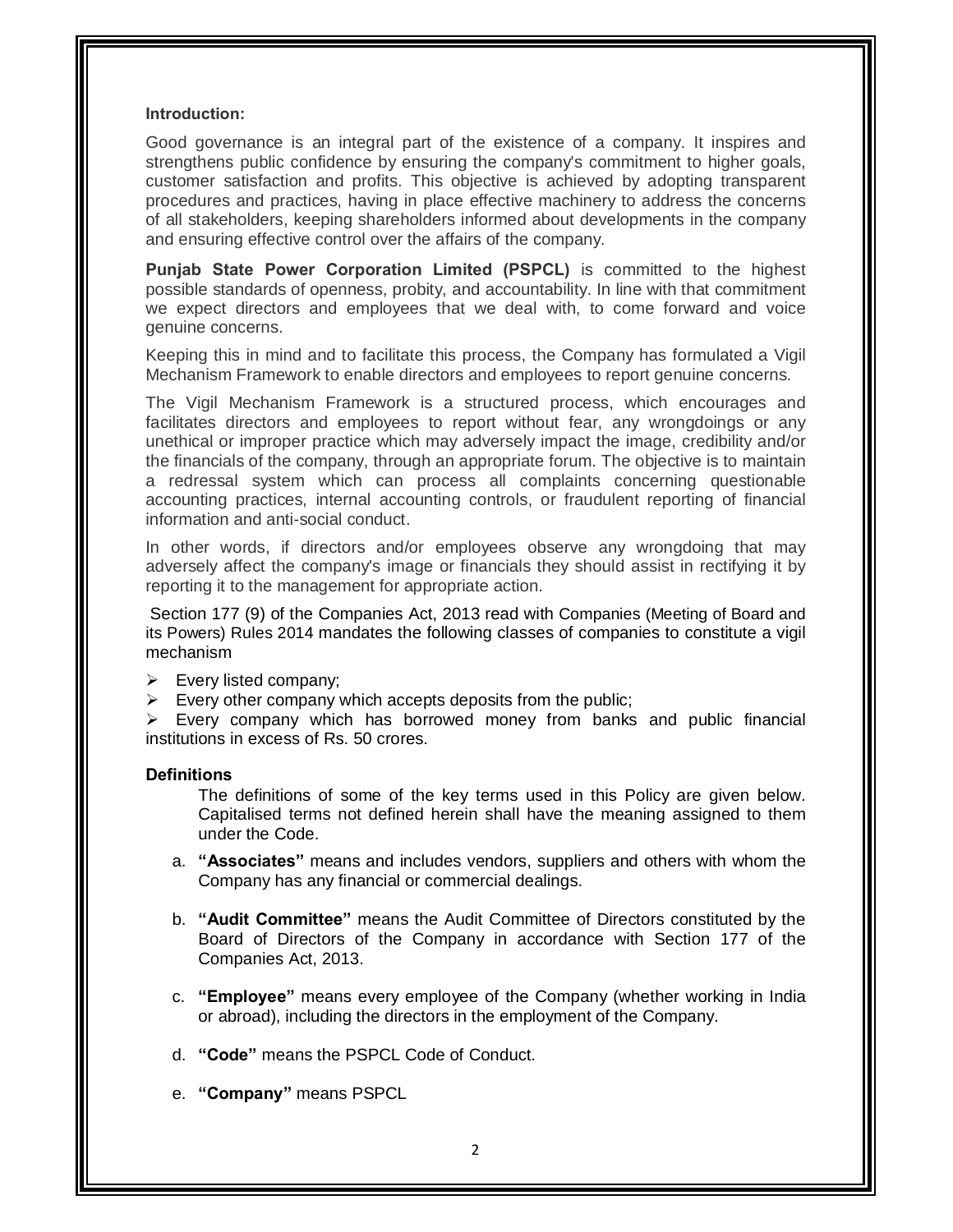- f. **"Director"** means every Director of the Company, past or present.
- g. **"Investigators"** mean those persons authorised, appointed, consulted or approached by the Vigil Committee/Chairman of the Audit Committee and includes the auditors of the Company and the police.
- h. **Good faith**+ means an employee shall be deemed to be communicating in **good** faithg if there is a reasonable basis for communication of unethical and improper practices or any other alleged wrongful conduct. Good faith shall be deemed to be lacking when the employee does not have personal knowledge on a factual basis for the communication or where the employee knew or reasonably should have known that the communication about the unethical and improper practices or alleged wrongful conduct is malicious, false or frivolous.
- i. **"Protected Disclosure"** means any communication made in good faith that discloses or demonstrates information that may evidence unethical or improper activity.
- j. **"Subject"** means a person against or in relation to whom a Protected Disclosure has been made or evidence gathered during the course of an investigation.
- k. **"Whistleblower"** is a director or an employee, who finds that another director or employee or an outsider is engaged in a conduct which may inappropriately affect the image, credibility or financials of the Company and who may, without expecting any reward in return, report the matter to the management as per the guidelines given below. Such a person is known as a  $\pm$ Vigilant Person/Whistleblowerg (hereinafter referred as Whistleblowerd and the matter so reported by any employee or director of the company shall be considered to be under  $\frac{1}{2}$ IGILANCEq
- 1. **Wigil Committee** + will be consisting of Chief Engineer/HRD, Company Secretary and Chief Financial Officer, for the purpose of receiving all the complaints under this Policy and ensuring appropriate action. In the first instance, the Board shall appoint this Vigil Committee. The Audit Committee shall have the authority to change the Vigil Committee from time to time.

#### **3. Coverage of the vigil mechanism**

All employees, directors, vendors, suppliers, dealers and consultants, including auditors and advocates who are associated with PSPCL can raise concerns regarding malpractices and events which may negatively impact the company.

- a. Inaccuracy in maintaining the Company tbooks of account and financial records
- b. Financial misappropriation and fraud
- c. Procurement fraud
- d. Conflict of interest
- e. False expense reimbursements
- f. Misuse of company assets & resources
- g. Inappropriate sharing of company sensitive information
- h. Corruption & bribery
- i. Insider trading
- j. Unfair trade practices & anti-competitive behaviour
- k. Non-adherence to safety guidelines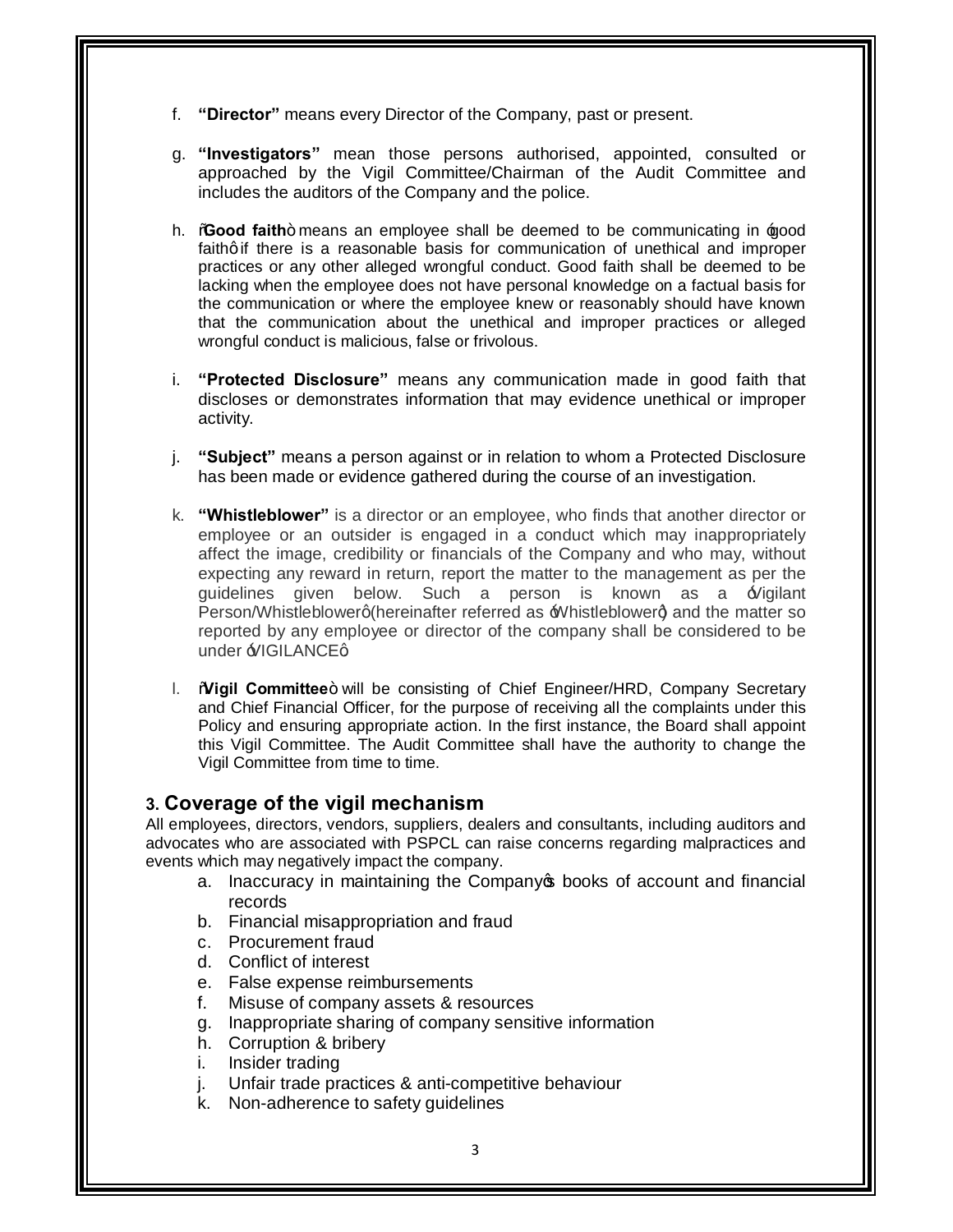- l. Sexual harassment
- m. Child labor
- n. Discrimination in any form
- o. Violation of human rights
- p. Any favours regarding fixing or change of seniority, etc,
- q. Violations of the Code of Conduct
- r. Forgery or alteration of documents
- s. Unauthorized alteration or manipulation of computer files
- t. Fraudulent financial reporting

All matters not covered under this mechanism can be reported directly to your Head of Deptt. (HOD) or CE/HRD.

#### **4. Eligibility**

All Employees and directors of the Company are eligible to make Protected Disclosures under the Policy. The Protected Disclosures may be in relation to matters concerning the Company.

#### **5. Disqualifications**

- a. While it will be ensured that genuine Whistleblowers are accorded complete protection from any kind of unfair treatment as herein set out, any abuse of this protection will warrant disciplinary action.
- b. Protection under this Policy would not mean protection from disciplinary action arising out of false or bogus allegations made by a Whistleblower knowing it to be false or bogus or with a *mala fide* intention.
- c. Whistleblowers, who make three or more Protected Disclosures, which have been subsequently found to be *mala fide*, frivolous, baseless, malicious, or reported otherwise than in good faith, will be disqualified from reporting further Protected Disclosures under this Policy. In respect of such Whistleblowers, the Company/Audit Committee would reserve its right to take/recommend appropriate disciplinary action.

#### **6. Role & Responsibility of the Vigil Committee**

#### **Role of the Committee**

The Management of the Company is empowered to form a Vigil Committee, as defined herein. The Committee will meet once in a quarter or earlier, if need arises. The Vigil Committee may form a separate Regional Committee, as it may consider appropriate, which will function as per the Vigil policy herein and as per the applicable local regional laws.

#### **Responsibilities**

- a. Receiving and acknowledging complaints
- b. Sorting / Screening/ Short listing Investigation through appropriate delegation/ agencies/appointing investigators
- c. Recommend course of action based on investigation to management
- d. Prevention and redressal of whistleblower harassment
- e. Any other related responsibility as decided by the management
- f. The decision on the course of action on the whistleblowers complaint as taken by the Committee shall be final.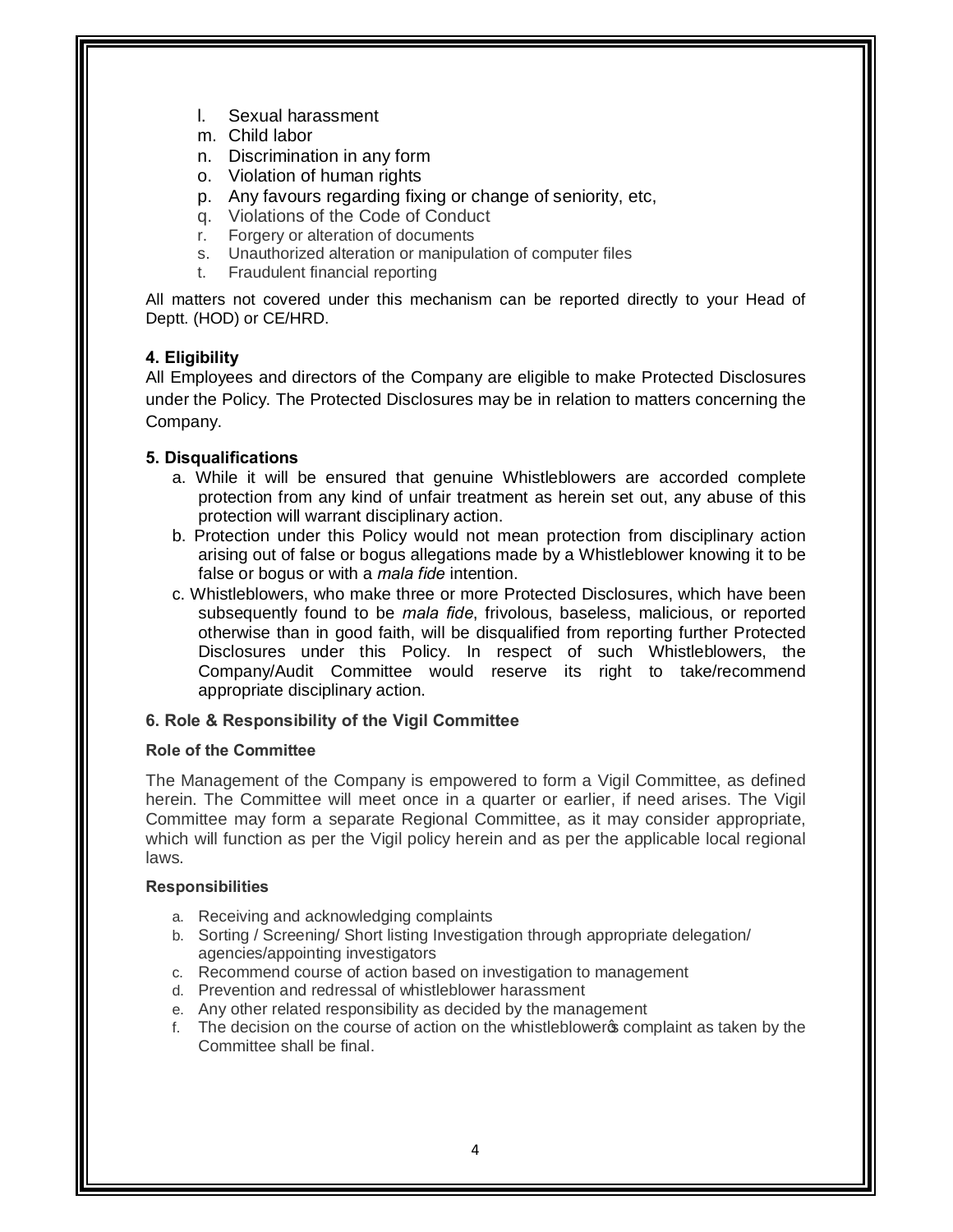#### **7. Procedure**

- a. All Protected Disclosures concerning financial/accounting matters should be addressed to the Chairman of the Audit Committee of the Company for investigation.
- b. In respect of all other Protected Disclosures, those concerning the Vigil Committee and employees at the levels of Superintending Engineers (SE) and above should be addressed to the Chairman of the Audit Committee of the Company and those concerning other employees should be addressed to the Vigil Committee of the Company.
- c. The contact details of the Chairman of the Audit Committee and of the Vigil Committee of the Company is as under:

**Chairman- Audit Committee Punjab State Power Corporation Limited, PSEB Head Office, The Mall, Patiala-147001**

**Vigil Committee O/O CE/HRD, Punjab State Power Corporation Limited, PSEB Head Office, The Mall, Patiala-147001**

- d. If a protected disclosure is received by any executive of the Company other than Chairman of Audit Committee or the Vigil Committee, the same should be forwarded to the Company Wigil Committee or the Chairman of the Audit Committee for further appropriate action. Appropriate care must be taken to keep the identity of the Whistleblower confidential.
- e. Protected Disclosures should preferably be reported in writing so as to ensure a clear understanding of the issues raised and should either be typed or written in a legible handwriting in English, Hindi or in Punjabi.
- f. The Protected Disclosure should be forwarded under a covering letter which shall bear the identity of the Whistleblower. The Chairman of the Audit Committee / Vigil Committee, as the case may be shall detach the covering letter and forward only the Protected Disclosure to the Investigators for investigation.
- g. Protected Disclosures should be factual and not speculative or in the nature of a conclusion, and should contain as much specific information as possible to allow for proper assessment of the nature and extent of the concern and the urgency of a preliminary investigative procedure.
- h. The Whistleblower must disclose his/her identity in the covering letter forwarding such Protected Disclosure. Anonymous disclosures will not be entertained as it would not be possible to interview the Whistleblowers.

#### **8. Investigation**

a. All Protected Disclosures reported under this Policy will be thoroughly investigated by the Vigil Committee / Chairman of the Audit Committee of the Company who will investigate / oversee the investigations under the authorization of the Audit Committee. If any member of the Audit Committee has a conflict of interest in any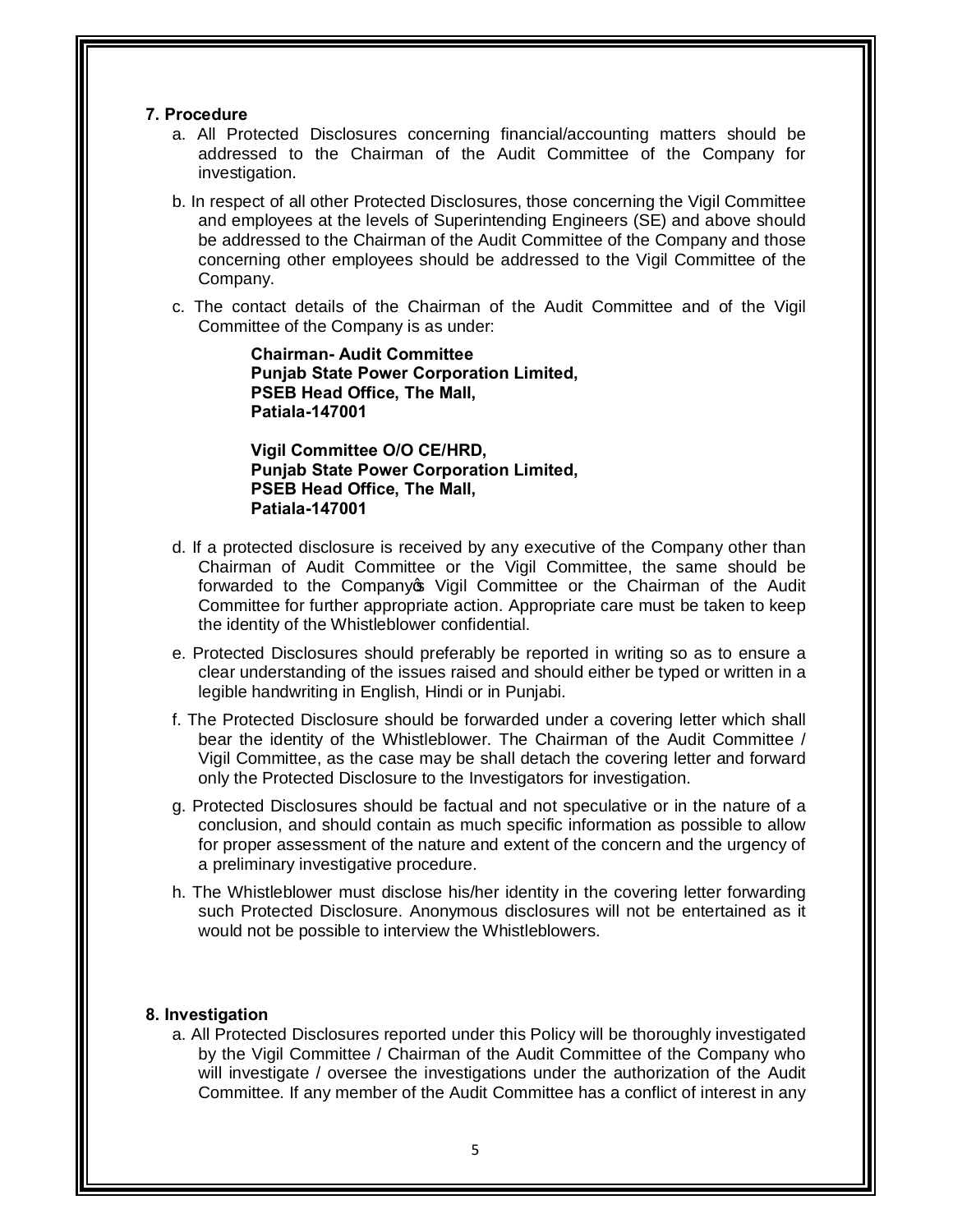given case, then he/she should recuse himself/herself and the other members of the Audit Committee should deal with the matter on hand..

- b. The Vigil Committee / Chairman of the Audit Committee may at its discretion, consider involving any Investigators for the purpose of investigation.
- c. The decision to conduct an investigation taken by the Vigil Committee / Chairman of the Audit Committee is by itself not an accusation and is to be treated as a neutral fact-finding process. The outcome of the investigation may not support the conclusion of the Whistleblower that an improper or unethical act was committed.
- d. The identity of a Subject will be kept confidential to the extent possible given the legitimate needs of law and the investigation.
- e. Subjects will normally be informed of the allegations at the outset of a formal investigation and have opportunities for providing their inputs during the investigation.
- f. Subjects shall have a duty to co-operate with the Vigil Committee / Chairman of the Audit Committee or any of the Investigators during investigation to the extent that such co-operation will not compromise self-incrimination protections available under the applicable laws.
- g. Subjects have a right to consult with a person or persons of their choice, other than the Vigil Committee / Investigators and/or members of the Audit Committee and/or the Whistleblower. Subjects shall be free at any time to engage counsel at their own cost to represent them in the investigation proceedings.
- h. Subjects have a responsibility not to interfere with the investigation. Evidence shall not be withheld, destroyed or tampered with, and witnesses shall not be influenced, coached, threatened or intimidated by the Subjects.
- i. Unless there are compelling reasons not to do so, Subjects will be given the opportunity to respond to material findings contained in an investigation report. No allegation of wrongdoing against a Subject shall be considered as maintainable unless there is good evidence in support of the allegation.
- j. Subjects have a right to be informed of the outcome of the investigation. If allegations are not sustained, the Subject should be consulted as to whether public disclosure of the investigation results would be in the best interest of the Subject and the Company.
- k. The investigation shall be completed normally within 45 days of the receipt of the Protected Disclosure

#### **9. Protection**

a. No unfair treatment will be meted out to a Whistleblower by virtue of his/her having reported a Protected Disclosure under this Policy. The Company, as a policy, condemns any kind of discrimination, harassment, victimization or any other unfair employment practice being adopted against Whistleblowers. Complete protection will, therefore, be given to Whistleblowers against any unfair practice like retaliation, threat or intimidation of termination/suspension of service, disciplinary action, transfer, demotion, refusal of promotion, or the like including any direct or indirect use of authority to obstruct the Whistleblower of right to continue to perform his/her duties/functions including making further Protected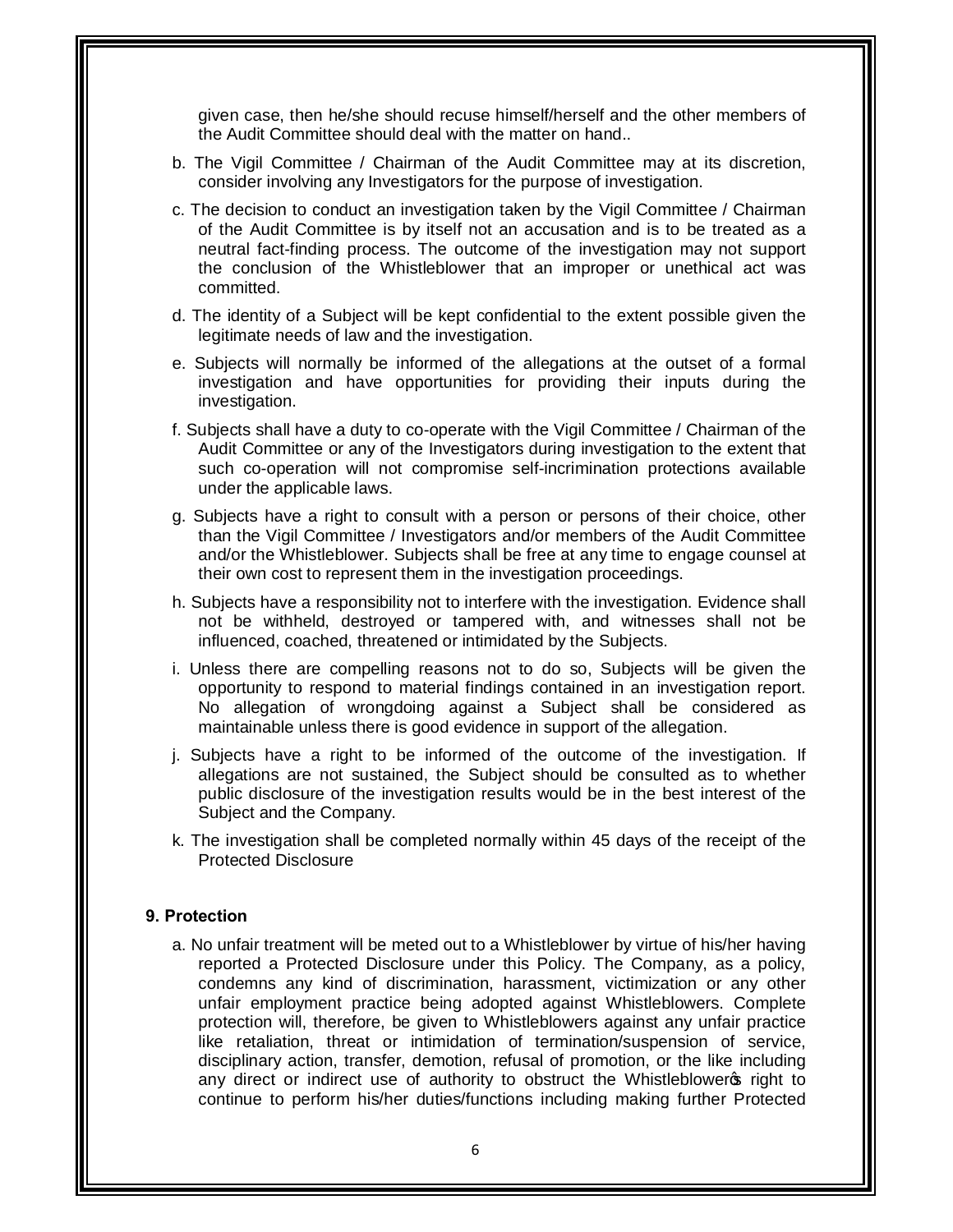Disclosure. The Company will take steps to minimize difficulties, which the Whistleblower may experience as a result of making the Protected Disclosure. Thus, if the Whistleblower is required to give evidence in criminal or disciplinary proceedings, the Company will arrange for the Whistleblower to receive advice about the procedure, etc.

- b. A Whistleblower may report any violation of the above clause to the Chairman of the Audit Committee, who shall investigate into the same and recommend suitable action to the management.
- c. The identity of the Whistleblower shall be kept confidential to the extent possible and permitted under law. Whistleblowers are cautioned that their identity may become known for reasons outside the control of the Vigil Committee / Chairman of the Audit Committee (e.g. during investigations carried out by Investigators).
- d. Any other Employee or Director assisting in the said investigation shall also be protected to the same extent as the Whistleblower.

#### **10. Investigators**

- a. Investigators are required to conduct a process towards fact-finding and analysis. Investigators shall derive their authority and access rights from the Vigil Committee / Audit Committee when acting within the course and scope of their investigation.
- b. Technical and other resources may be drawn upon as necessary to augment the investigation. All Investigators shall be independent and unbiased both in fact and as perceived. Investigators have a duty of fairness, objectivity, thoroughness, ethical behaviour, and observance of legal and professional standards.
- c. Investigations will be launched only after a preliminary review which establishes that:
	- i. the alleged act constitutes an improper or unethical activity or conduct, and
	- ii. either the allegation is supported by information specific enough to be investigated, or matters that do not meet this standard may be worthy of management review, but investigation itself should not be undertaken as an investigation of an improper or unethical activity.

#### **11. Decision**

If an investigation leads the Vigil Committee / Chairman of the Audit Committee to conclude that an improper or unethical act has been committed, the Vigil Committee / Chairman of the Audit Committee shall recommend to the management of the Company to take such disciplinary or corrective action as the Vigil Committee / Chairman of the Audit Committee deems fit. It is clarified that any disciplinary or corrective action initiated against the Subject as a result of the findings of an investigation pursuant to this Policy shall adhere to the applicable personnel or staff conduct and disciplinary procedures.

#### **12. Reporting**

The Vigil Committee shall submit a report to the Audit Committee on a regular basis about all Protected Disclosures referred to him/her since the last report together with the results of investigations, if any.